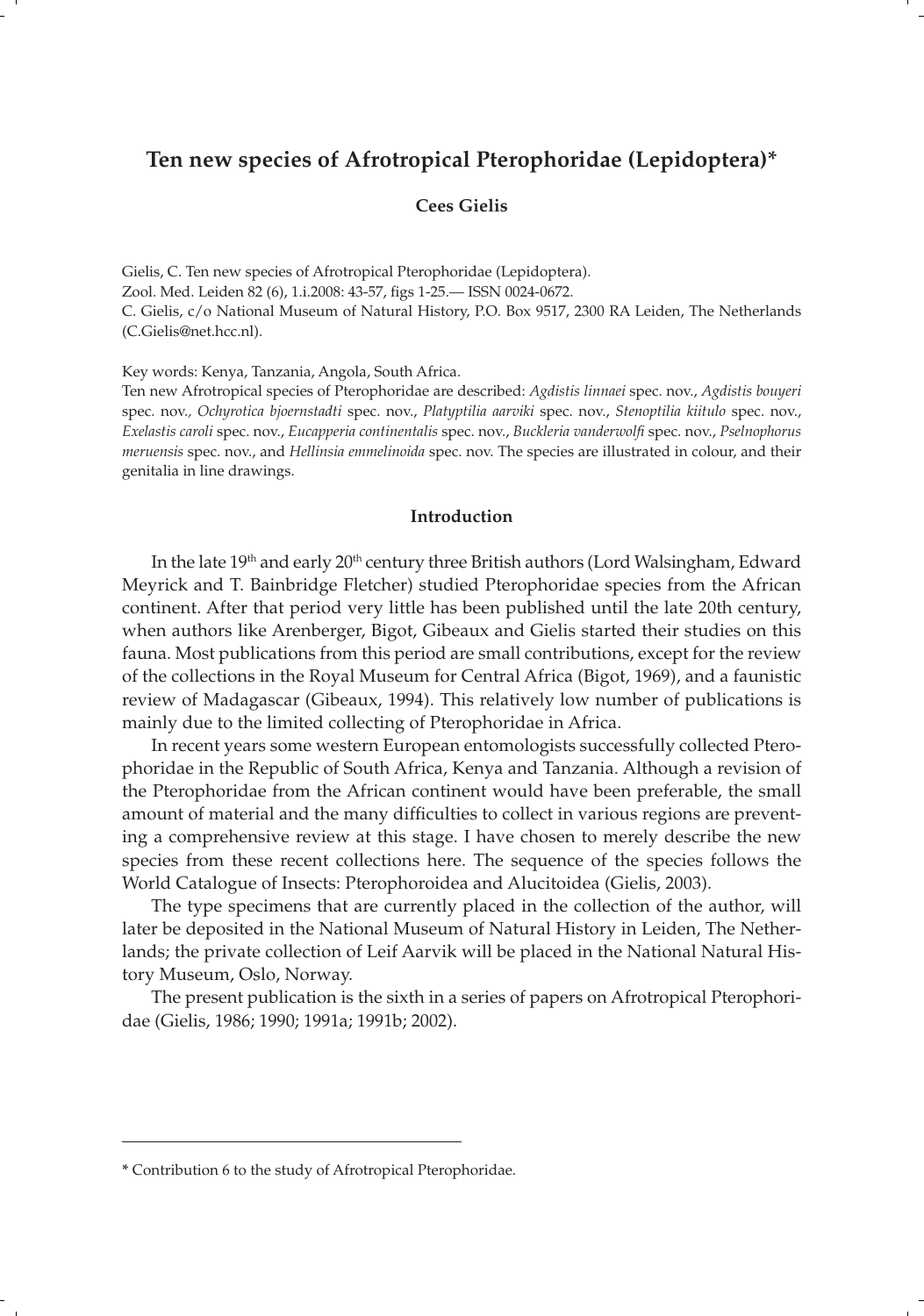#### **Abbreviations**

| CG.         | (collection) Cees Gielis, Lexmond, The Netherlands |
|-------------|----------------------------------------------------|
| gen         | Genitalia slide                                    |
| <b>NHMB</b> | National Natural History Museum Budapest, Hungary  |
| <b>NHMO</b> | National Natural History Museum, Oslo, Norway      |

#### **Systematic part**

# *Agdistis linnaei* spec. nov.  $(figs 1, 11, 20)$

Material.— Holotype ♂: **Kenya,** Coast, Arabuko-Sokoke Forest, 18.II.2004, C. & F.K. Gielis, gen CG 4972 (CG).— Paratypes: 1 º, same data as holotype, gen CG 4972 (CG); 2  $\delta \delta$ , 6 º º, Tanzania, Morogoro district & town, 550-600 m, 1.xi.1991, 8.xi.1991, 21.xi.1991, 3.xii.1991, 23.xii.1991, 2.i.1992, 2.xi.1992, 3.xi.1992, L. Aarvik, gen CG 3674 (♀), 3677 (♂), 3679 (♀), 3680 (♂) (NHMO, CG).

 Diagnosis.— The species is characterized by the male and female genital structures, which are distinguished from *A. facetus* Bigot in the male by the stouter uncus, the shorter and stouter cucullar arms, and the less angular valves; in the female the more slender bursa copulatrix, the poorly developed lamina antevaginalis, and the smaller ostium.

 Description.— Male, female. Wingspan 14-19 mm (specimens from Kenya are smaller than those from Tanzania). Head appressedly scaled, pale brown-grey. Palps short, protruding, half eye-diameter. Tongue well developed. Antennae ciliated, terminally pectinate. Thorax, tegulae, mesothorax and abdomen pale grey-brown. Legs pale brown-grey. Hind legs with two pairs of spurs of unequal length, lateral spur shorter than medial, and proximal pair longer than distal pair.

Forewings not cleft, with a grey-brown "naked field". Markings dark brown: scattered scales on wing, a dot at base of naked field, dots at dorsum of naked field at  $1/3$ and 2/3, three costal spots just before apex, a darkening of the apical and anal region. Fringes pale grey-brown, darker at apex. Underside pale grey-brown.

 Hindwings and fringes pale grey-brown. Underside pale grey-brown. Venous scales black, in basal half covered with a "roof" of enlarged scales.

 Male genitalia.— Valves asymmetrical. Left valve basally trapezoid, followed by a narrow section and a terminal gradually widened bulge. Right valve similar, with terminal bulge acutely widening. Cucullar arms rather short, with knob-like tip. Tegumen slender, bilobed. Uncus hooked, double. Juxta small. Saccus large, plate-like, bifid. Aedeagus short, stout, with some spiculae as cornuti.

 Female genitalia.— Ostium small. Antrum short, as long as wide. Ductus seminalis and bursa copulatrix direct from antrum. The ductus seminalis wider, 2.5 times longer than wide, the bursa copulatrix narrow, 2.5 times longer than ductus seminalis. Apophyses anteriores short. Apophyses posteriores 1.5 times papillae anales.

Ecology.— The moth flies in November, December, January and April. The hostplant is unknown.

Distribution.— Kenya: Coast. Tanzania: Morogoro.

 Etymology.— The species is dedicated to Carolus Linnaeus, the initiator of modern biological nomenclature.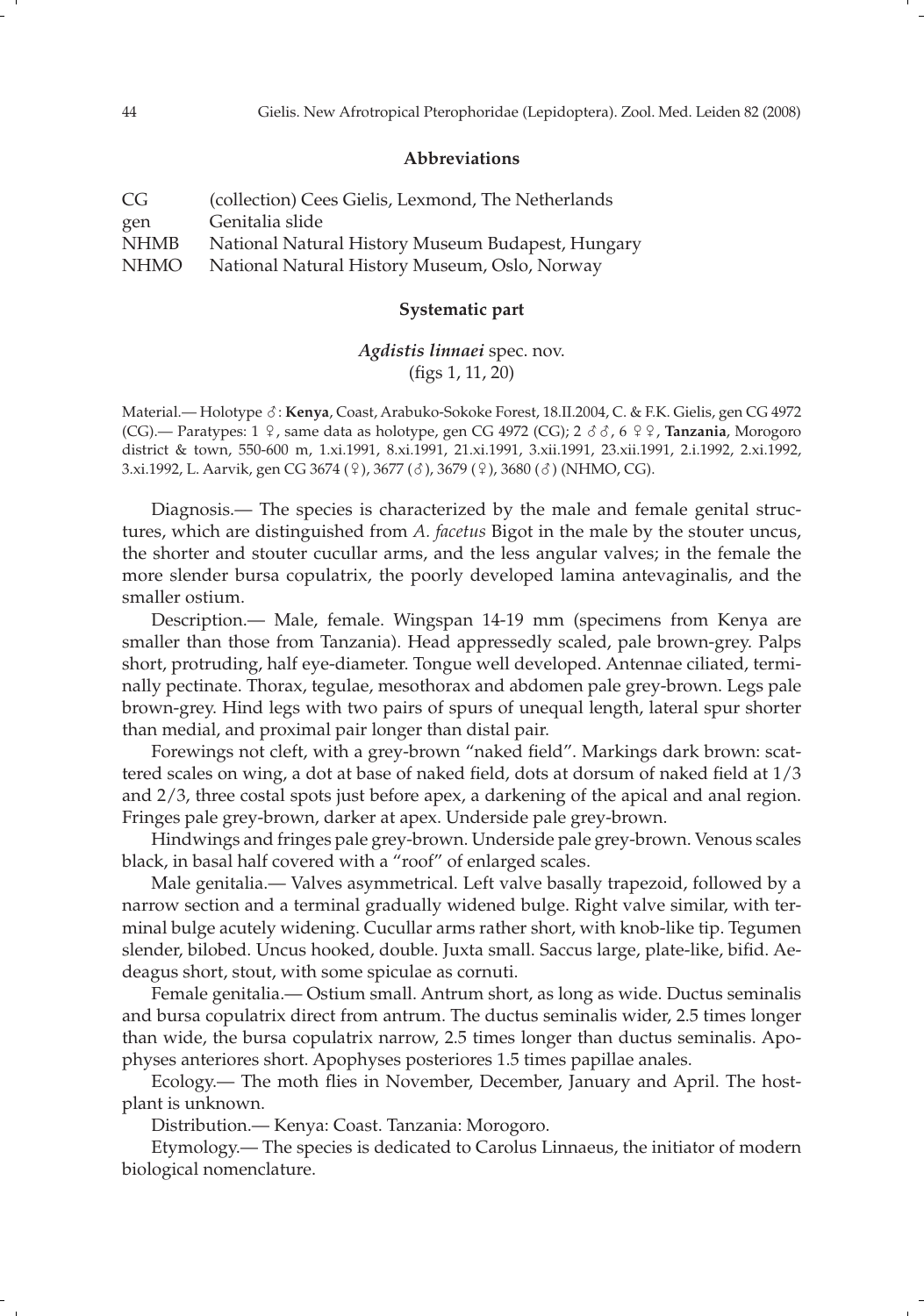*Agdistis bouyeri* spec. nov.  $(figs 2, 12, 21)$ 

Material.— Holotype ♂: **Angola**, Cuanza Sul, 1.ii.1999, T. Bouyer, gen CG 3180 (CG). Paratype ♀: Same date and locality, gen CG 3181 (CG).

 Diagnosis.— The species is characterized by the male and female genital structure. In the genus *Agdistis* identification on external characteristics is hardly possible.

 Description.— Male, female. Wingspan 15-17 mm. Head appressedly scaled, bright grey, with small conical protrusion on frons. Palps grey, ⅔ of eye-diameter. Antennae grey, shortly ciliated. Thorax and tegulae grey. Hind legs grey, with two pairs of spurs, lateral spurs shorter and proximal pair longer than distal pair.

Forewings, with grey-brown naked field, pale grey-brown. Markings dark brown: small discal spot; spots at ¼<sup>rd</sup> and ¼<sup>rd</sup> of dorsum of naked field; a costal spot at <sup>4</sup>/s of costa; and diffuse scaling on wing. Fringes grey-brown. Underside grey-brown.

 Hindwings and fringes grey-brown. Underside grey-brown. Venous scales black, in a double row, costal row longer; basally venous scales are covered by a roof of enlarged grey-brown scales.

 Male genitalia.— Valves asymmetrical. Left valve basally rounded, continued by lanceolate sacculus and longer tube-like cucullus with rounded tip. Cucullar arm simple, half length of cucullus. Right valve basally rounded with rather short acutely ending sacculus and cucullus with rounded tip of equal length. Tegumen bilobed. Uncus bifid, arched. Juxta simple, elongated. 8<sup>th</sup> tergite symmetrically bifid, deeply excavated. Aedeagus curved, coecum knob-like.

 Female genitalia.— Ostium arched. Antrum curved, four times longer than wide. Ductus bursae simple. Bursa copulatrix lost during preparation. 8<sup>th</sup> tergite gradually narrowing, ending in bifid tip, not deeply excavated. Apophyses posteriores short, 1.5 times papillae anales.

Ecology.— The moth flies in January and February. The hostplant is unknown. Distribution.— Angola: Cuanza.

 Etymology.— The species is named after the collector, Mr Thierry Bouyer, who is gratefully thanked for donating the specimens of his Angola expedition.

> *Ochyrotica bjoernstadti* spec. nov.  $(figs 3, 13)$

Material.— Holotype ♂: **Tanzania**, Kigoma district, Tubira forest, 1100 m, 7.v.1979, A. Bjørnstadt, gen CG 3682 (NHMO).

 Diagnosis.— The species is characterized by the dark brown colour, and the shape of the male genitalia with a double uncus.

 Description.— Male. Wingspan 16 mm. Head appressedly scaled, dark brown; between eyes ochreous; along rim of eyes and at collar with numerous erect scales. Palps curved up, as long as eye diameter, dark brown; mid-segment thickened with scales. Antennae shortly ciliated, faintly ringed pale and dark brown. Thorax and tegulae ochreous-brown; mesothorax and abdomen dark brown. Hindlegs dark brown with ochreous rings at tibia directly following first spur pair, on first, second and fourth tarsal segments.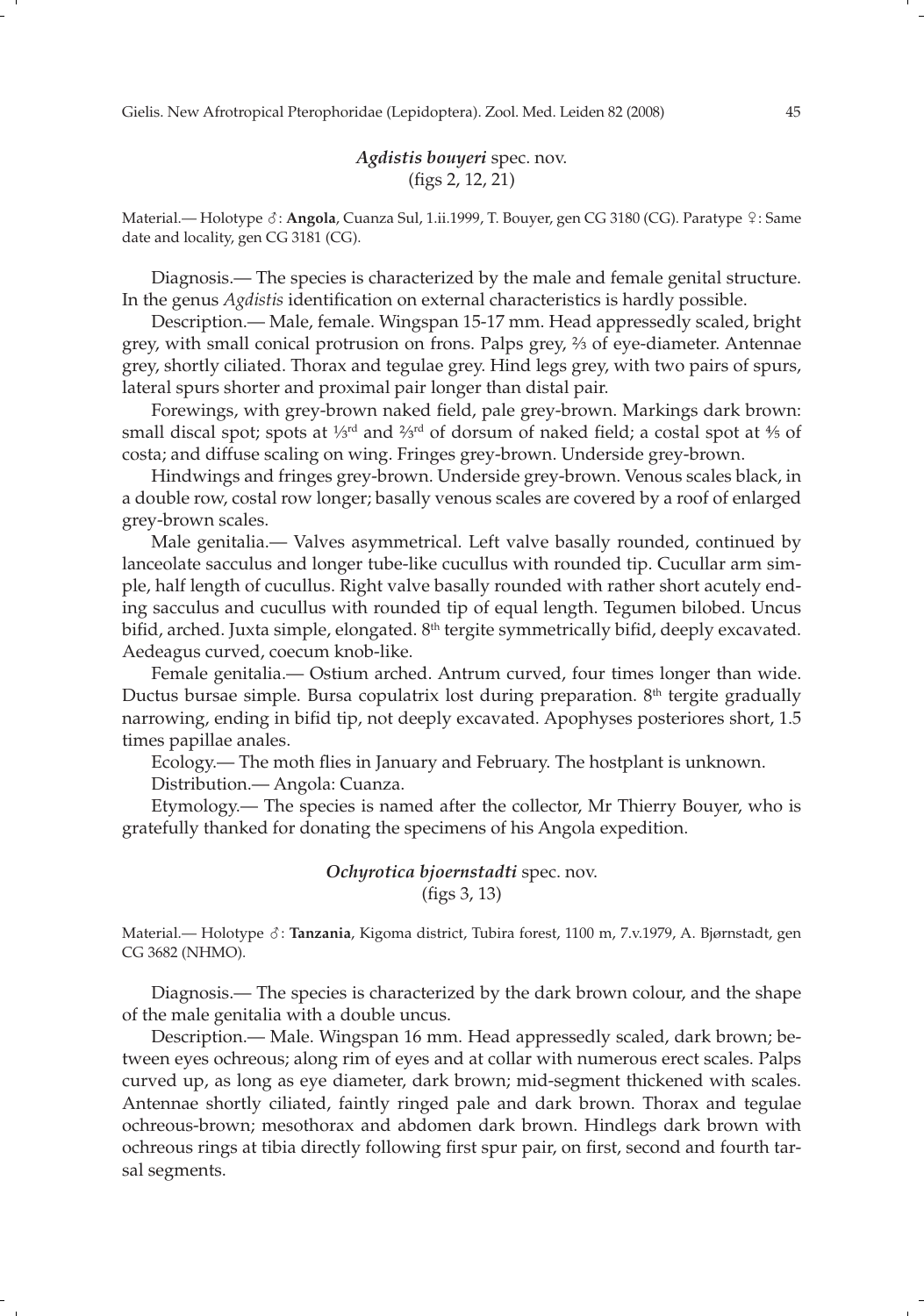Forewings uncleft, with sinuate extending apex; ochreous brown. Markings dark brown: diffuse scaling from base to ⅔ of wing progressing into semicircular margin; subterminally triangular-shaped, darkening, with central, longitudinal short spot. In subtermen a narrow, incomplete, waved white line. Fringes ochreous-brown, with apically and partly dorsal basal row of dark brown scales, interrupted by few ochreous scales at anal angle, at mid and <sup>4</sup>/<sub>5</sub> of termen. Underside dark brown.

 Hindwings dark brown. Fringes grey-brown, with basal ochreous-brown line followed by a dark line. Underside dark brown. Venous scales ochreous-brown, following M3 and Cu1.

Ecology.— The moth flies in May. The hostplant is unknown.

Distribution.— Tanzania: Kigoma.

Etymology.— The species is named after the collector, Mr A. Bjørnstadt.

 Remarks.— The specimen was originally pinned in the collar. At examination the head and remaining body parts broke off the pin and are now glued on card.

# *Platyptilia aarviki* spec. nov.  $(figs 4, 14)$

Material.— Holotype  $\delta$ : **Kenya**, Central prov., Mt Kenya NP, Naro Moru route, meteorological station, 3056 m, 0°10'12,9"S 37°12'48,8"E, 6-9.xi.2006, L.O. Hansen & K. Sund, gen CG 5723 (NHMO).

Diagnosis.— The species is characterized by the bifid saccus in the male genitalia.

 Description.— Male. Wingspan 33 mm. Head ferruginous-ochreous, with conical frons almost as long as eye-diameter. Palps protruding, ferruginous-ochreous, three times eye-diameter. Antennae densely ciliated, ochreous-brown with scattered dark scales. Thorax, tegulae and mesothorax pale brown.

 Forewings cleft from 5 /7, pale ochreous-brown. Markings black-brown: a double spot before base of cleft; scattered scales on basal ⅔ of wing; and delicate row of scales along cleft from base of cleft up to ⅔. Also diffuse ferruginous scaling. Fringes pale ferruginous-brown, with scattered black scales along dorsum and termen of both lobes. Underside pale brown.

 Hindwings and fringes pale brown. Along dorsum of third lobe a constant row of black scales in fringes, in terminal half more or less in a scattered pattern. Underside pale brown. Venous scales ferruginous-orange, in double row, costal row longer.

 Male genitalia.— Valves symmetrical. Sacculus gradually narrowing, ending in hooked tip. Cucullus longer than sacculus, gradually ending. Tegumen bi-arched, with slender uncus as long as tegumen. Juxta with rounded ostium. Anellus arms rather stout, with spine in middle and rather blunt tip. Saccus a poorly sclerotized plate with two strongly developed spines. Aedeagus curved, with well-developed coecum; minute spiculation in tip.

Female genitalia.— Unknown.

Ecology.— The moth flies in November, at an altitude of 3050 m. The hostplant is unknown.

Distribution.— Kenya: Central.

 Etymology.— The species is named after Mr. Leif Aarvik, in honour of his thorough work on the Microlepidoptera of Tanzania.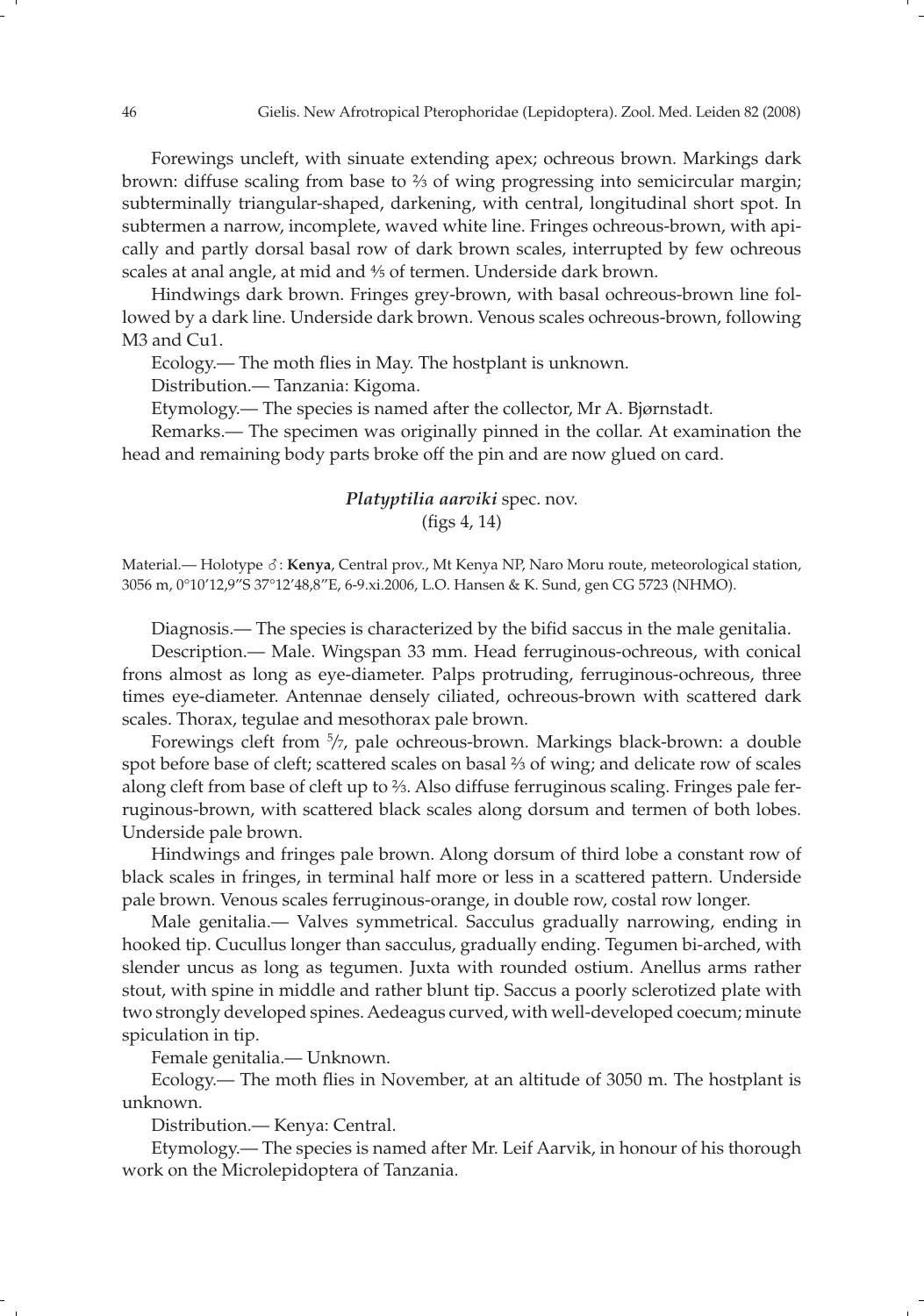*Stenoptilia kiitulo* spec. nov.  $(figs 5, 15, 22)$ 

Material.— Holotype *Š*; **Tanzania**, Iringa region, Makete district, Kiitulo Plateau, 2700 m, 29.xi-1.xii.2005, L. Aarvik, M. Fibiger & A. Kingston, gen CG 5727 (CG). Paratypes: 1  $\delta$ , 2  $\frac{9}{7}$  , same date and locality, gen CG 5726, 5731 (♀) (NHMO, CG); 3 ♂ *6* , 2 ♀♀, **Tanzania**, Olkokola, Mt Meru west slope, 2650 m, 6-27.xii.1965, J. Szunyoghy, gen CG 5687 (NHMB, CG).

 Diagnosis.— The species is characterized by the poorly developed markings on the forewings, the continuous row of scales in the terminal fringes of the second lobe, and the terminal bulge in the sacculus of the male genitalia.

 Description.— Male, female. Wingspan 19-22 mm. Head appressedly scaled, pale grey-brown, above eye a white line. Palps 1.5 times eye-diameter, pale grey brown, with white tip, second segment strongly widened terminally, third segment hardly visible. Antennae ciliated, dark brown and white longitudinal rows of scales, in basal part brown scales alternated with white scales. Thorax, tegulae and abdominal segments 2-9 pale grey-brown; mesothorax and abdominal segment 1 grey-white. Hind legs pale grey-brown, with two pairs of spurs, lateral spurs shorter, and proximal pair longer than distal pair.

 Forewings cleft from ⅔, pale grey-brown. Markings brown: a discal spot; a spot dorsally positioned just before base of cleft; a smaller spot costally from basis of cleft, well displaced towards base; scattered scales in dorsal area of wing and second lobe. Fringes pale grey-brown, with some dark scales at anal region of first lobe, and continuous row of scales at termen of second lobe. Underside dark brown, with scattered white scales in first lobe.

 Hindwings and fringes pale grey-brown. Underside pale brown, with scattered white scales in first lobe. Venous scales ferruginous, in double row, costal row longer.

 Male genitalia.— Valves symmetrical. Sacculus bilobed, basally large and wide, distally narrow and small. On distal tip of sacculus prominent bulge. Cucullus longer than sacculus, tip moderately blunt. Tegumen bilobed, with stout, short uncus which is extending just over tegumen margin. Anellus arms long and slender,  $\frac{3}{4}$  of tegumen length. Saccus arched, with central pointed tip. Aedeagus strongly curved, slender, with short coecum.

 Female genitalia.— Ostium slightly excavated. Antrum three times longer than width of ostium. Ductus bursae as long as antrum, curved, with sclerite over ⅔ of length. Bursa copulatrix vesicular, with pair of horn-like signa. Lamina antevaginalis with waved shape. Apophyses anteriores absent. Apophyses posteriores 4 times papillae anales.

Ecology.— The moth flies in November and December, at an altitude of 2600-2700 m. The hostplant is unknown.

Distribution.— Tanzania: Iringa.

 Etymology.— The species is named after the region of occurrence, the Kiitulo Plateau.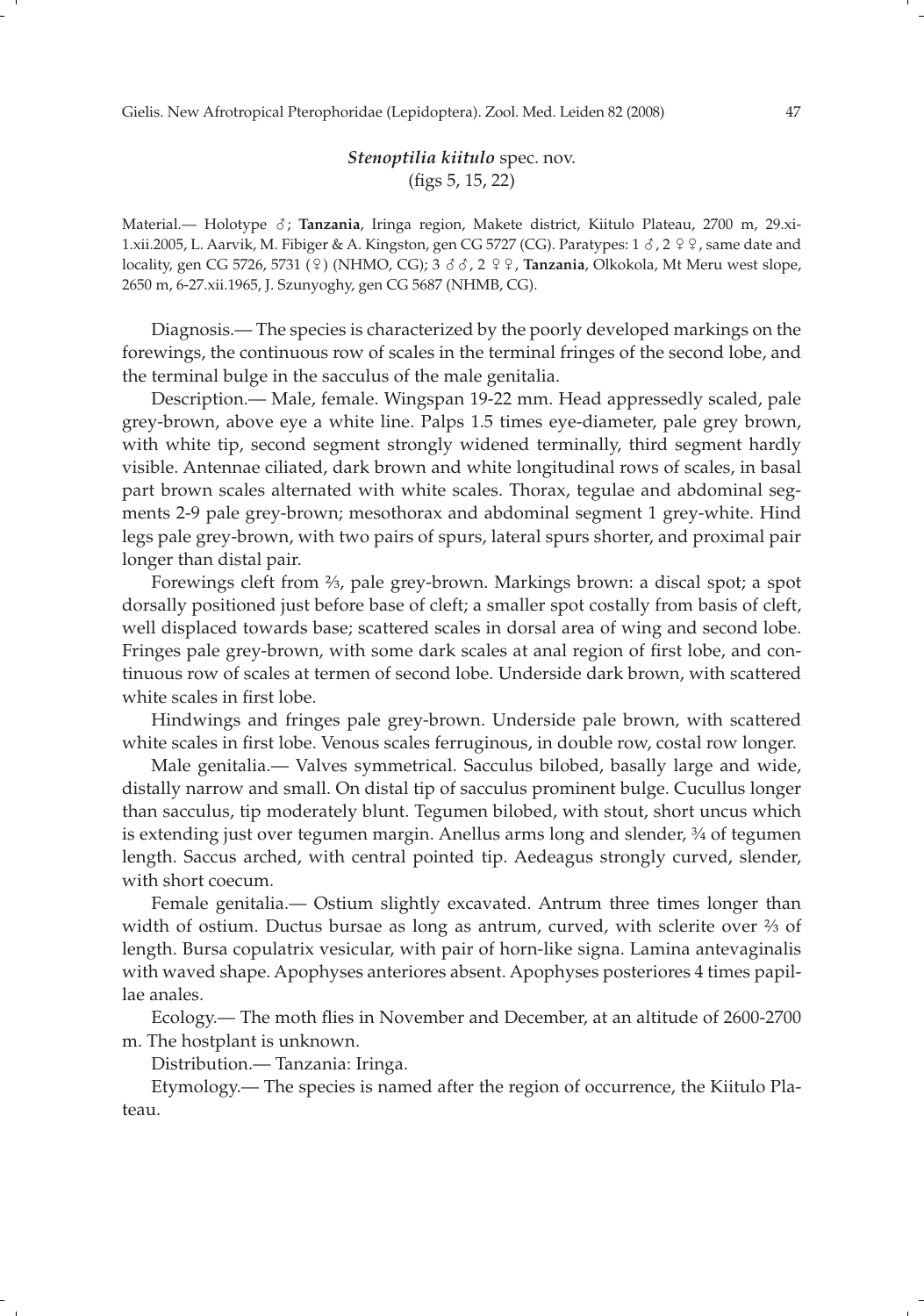# *Exelastis caroli* spec. nov.  $(figs 6, 16)$

Material.— Holotype *δ* : **Kenya**, Coast, 18 km S Malindi, Watamu, 15 m, 3°22′10″S 39°59′20″E, 15 m, 14.iii.2005, C. & F.K. Gielis & Z.W.Z.J. de Prins, gen CG 4967 (CG).

 Diagnosis.— The species is characterized by the uncleft valves with two narrower sections.

 Description.— Male. Wingspan 13 mm. Head appressedly scaled, pale ochreouswhite. Palps protruding, as long as eye-diameter, pale ochreous-white. Antennae shortly ciliated. Collar slightly darker than head. Thorax and tegulae pale ochreous; mesothorax pale ochreous-white. Hindlegs pale ochreous-white, with two pairs of spurs, lateral spurs shorter than medial spurs and proximal pair longer than distal pair.

Forewings cleft from  $\frac{7}{12}$ , pale ochreous-white. Some darker scales at discus, and just before base of cleft; costal spot at middle of first lobe, both lobes with dark tips. Fringes very pale grey, slightly darker in cleft and at mid-dorsum of second lobe. Underside pale ochreous.

 Hindwings and fringes pale ochreous-white. Underside pale ochreous. Venous scales ferruginous, in a double row, costal row extending into second lobe.

 Male genitalia.— Valves symmetrical. Basal ⅓ wide, then narrowing; medially widening again, again slightly narrowing at ⅔, followed by wider, rounded tip. Tegumen simple, with large uncus. Juxta forked. Saccus arched. Aedeagus tube-like, without cornuti.

Female genitalia.— Unknown.

Ecology.— The moth flies in March, in the coastal dunes. The hostplant is unknown. Distribution.— Kenya: Coast.

 Etymology.— The species is named *caroli*, to honour Carolus Linnaeus for his pioneering work in nomenclature.

> *Eucapperia continentalis* spec. nov.  $(figs 7, 23)$

Material.— Holotype ?: Tanzania, Iringa reg., Mufindi district, Kigogo forest, 1900 m, 23-25.xi.2005, L. Aarvik, M. Fibiger & A. Kingston, gen CG 5730 (CG). Paratype: 1  $\sqrt{2}$ , Same date and locality, L. Aarvik, M. Fibiger & A. Kingston (NHMO).

 Diagnosis.— The species resembles *E. longiductus* from Madagascar, but differs in the shape of the structures of the  $8<sup>th</sup>$  sternite and tergite, and the poor developed signum in the bursa copulatrix.

 Description.— Female. Wingspan 21-24 mm. Head with erect scales, ochreousbrown. Frons with small conical tuft, 34 of eye-diameter. Palps protruding, twice eye diameter, dark ochreous-brown, with scale brush along third segment. Antennae shortly ciliated, dark brown with row of bright yellow scales. Thorax and tegulae ochreousbrown. Mesothorax paler, extending into abdomen with a lateral pale line. Hindlegs pale ochreous-grey, with a dark brown ring at mid-tibia, before both spur pairs, and at terminal half of first tarsal segment.

Forewings cleft from ⅝, ochreous-brown, with dark brown markings: triangular at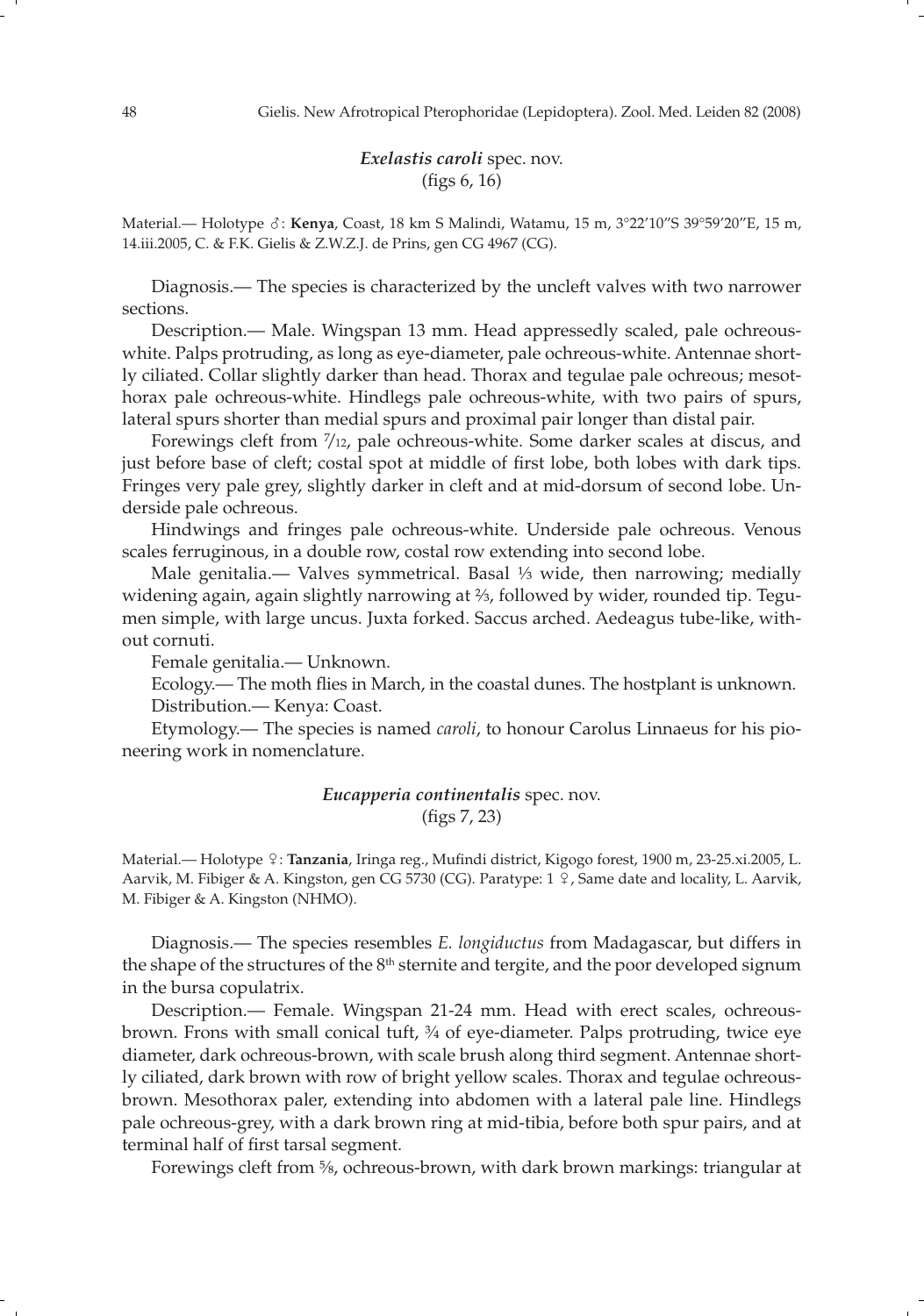mid-costa of first lobe, and transverse band in first half of second lobe. Dark spot in first lobe margined ochreous-white. Fringes brown-grey, with basal line at termen of second lobe. Underside dark ferruginous-brown, with ochreous markings as above.

 Hindwings and fringes dark brown. At mid-dorsum in fringes a faint scale-tooth. Underside dark ferruginous-brown, with white transverse line in first lobe, surrounded by some scattered white scales. Venous scales ferruginous-orange, in double row, costal row longer.

Male genitalia.— Unknown.

 Female genitalia.— Ostium excavated. Antrum and ductus bursae very long and slender. Bursa copulatrix vesicular, with pair of minute signa. Ductus seminalis from extended tip of bursa copulatrix. Lamina antevaginalis with two sclerotized bulges lateral from ostium. Lamina postvaginalis a large plate, in which sclerotized ring around ostium; funnel-shaped sclerotized plate with rounded tip; a poorly sclerotized lateral plate ; and a phallus-shaped central extension, ⅔ of length of segment. Apophyses anteriores blunt and short. Apophyses posteriores 4 times papillae anales.

Ecology.— The moth flies in November, at an altitude of 1900 m. The hostplant is unknown.

Distribution.— Tanzania: Iringa.

Etymology.— The species is named *continentalis*, because it is the first species in the genus *Eucapperia* recognized on the African continent. The type species of the genus was described from Madagascar.

> *Buckleria vanderwolfi* spec. nov.  $(figs 8, 17)$

Material.— Holotype  $\delta$ : **Republic of South Africa**, Cape prov., Tsitsikamma NP, Storms River Mouth, 17-18.ii.1995, H.W. van der Wolf, gen CG 2973 (CG).

Diagnosis.— The species is best defined by the male genital structures and the valves ending in a characteristic bifid tip.

 Description.— Male. Wingspan 13 mm. Head appressedly scaled, beige-brown; collar with some erect scales, darker; above eye narrow grey-white margin. Palps protruding, as long as eye-diameter, laterally beige-brown, dorsally and ventrally grey-white. Antennae shortly ciliated, with longitudinal rows of white and dark brown scales. Thorax and tegulae beige-brown. Mesothorax with beige to white colour. legs longitudinally marked grey-white and brown; hind legs with two pairs of spurs, spurs of one pair of equal length, proximal pair longer than distal pair.

 Forewings cleft from 5 /12, beige brown. Dark brown markings as a discal spot, a spot at base of cleft, a costal line from base up to  $\frac{1}{5}$  of first lobe, and a costal spot in first lobe at ⅓. Shining silvery-white, irregularly shaped transverse line in both lobes at ⅓ and ⅔, in both lobes a longitudinal line between distal transverse line and apex. Fringes beigebrown, with patches of dark brown scales in cleft and at dorsum; and some white scales at dorsum at ⅓ and in middle. Underside beige-brown, with reduced white markings as above.

 Hindwings and fringes beige-brown. No scale tooth. Underside beige-brown, with scattered white scales in first and third lobe. Venous scales black-brown, in double row before cleft and single row in second lobe.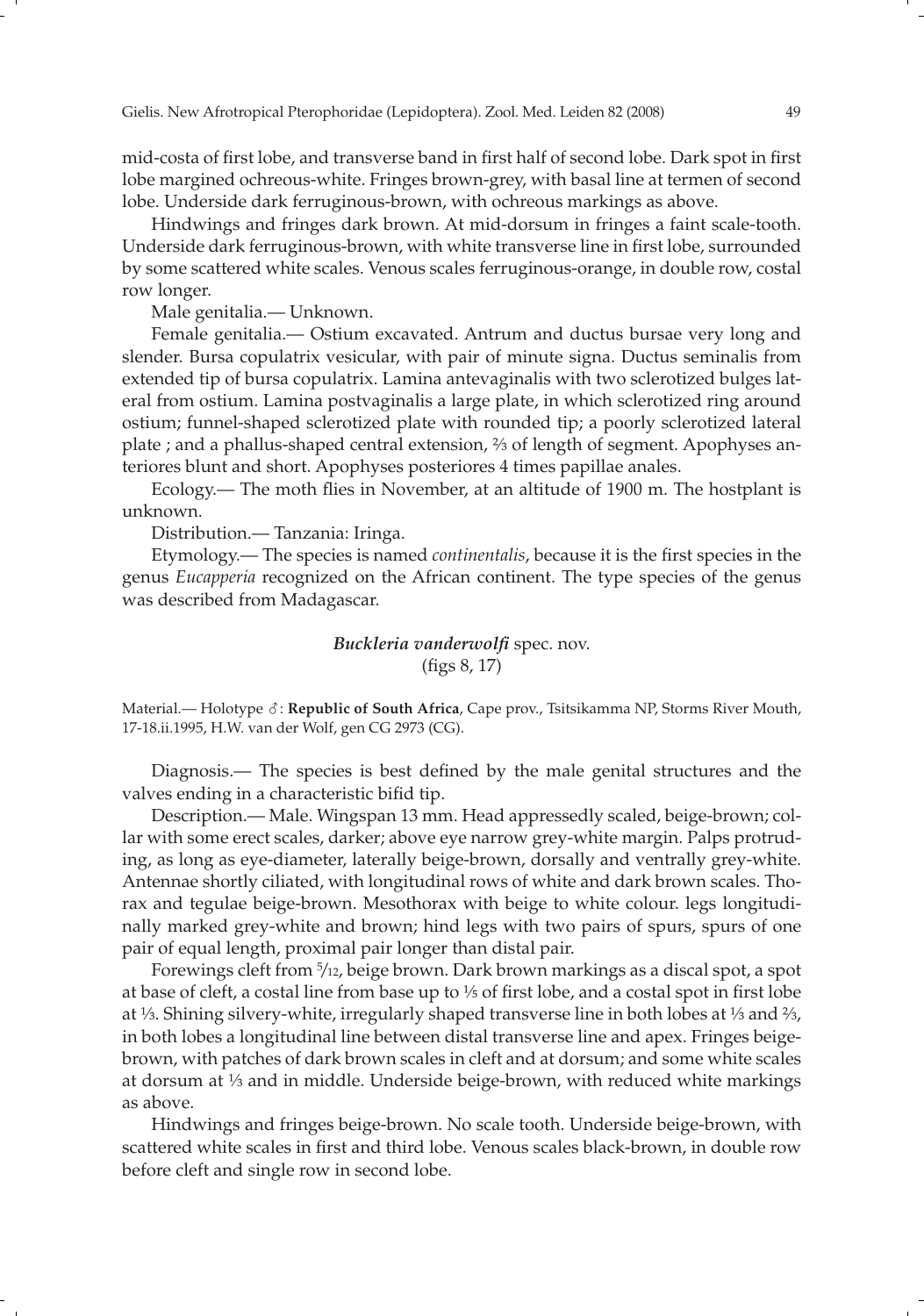Male genitalia.— Valves asymmetrical, slender. Left valve ending in bifid tip, with a slight widening of valve before tip. In right valve this widening less prominent. In middle of valves a vesicular process, characteristic for the genus. Basally hook-like junction with juxta. Tegumen simple, without uncus. Saccus triangular, but extended in a sclerotized ridge and vesicular plate. Aedeagus slightly curved, gradually tapering, with some spiculae at tip.

Female genitalia.— Unknown.

Ecology.— The moth flies in February. The hostplant is supposed to be a *Drosera* spec., as so far goes for all species in this genus.

 Distribution.— Republic of South Africa: Cape province. Etymology.— The species is named after the collector, Mr H.W. van der Wolf.

# *Pselnophorus meruensis* spec. nov.  $(figs 9, 18, 24)$

Material.— Holotype *š* : **Tanzania**, Arumeru, Mt Meru forest reserve, 9 km NNE Olmotonyi, 2500 m, 8.ii.1992, L. Aarvik, gen CG 4475 (NHMO). Paratypes: 1  $\delta$  , Same date and locality, gen CG 5617 (CG); 6 --, 4 , **Tanzania**, Olkokola, Mt Meru west slope, 2650 m, 16.vii.1965, 18.vii.1965, 6-27.xii.1965, J. Szunyoghy, gen CG 5682 (♂), 5737 (♀) (NHMB, CG).

 Diagnosis.— The species is characterized by the checkered orange-brown (to brown) and white wing pattern, and the genital structures in the male and female. The species resembles *P. laudatus* Bigot, from Madagascar in the wing pattern, but differs in the male genitalia by the short saccular process in the left valve, and in the female by the shape of the antrum and the bursa copulatrix.

 Description.— Male, female. Wingspan 15-17 mm. Head loosely scaled, ochreouswhite, between base of antennae whitish, face pale brown. Palps curved, as long as eye diameter, pale brown. Antennae ciliated, faintly ringed grey-white and pale greybrown. Thorax, tegulae and abdomen pale ochreous-brown. Hind legs grey-white, with brown rings at joint between femur and tibia, in middle of tibia, at base of spur pairs, and terminally at first tarsal segment.

Forewings cleft from <sup>6</sup>/13, grey-white. Markings orange-brown to brown: a diffuse scaling in wing base up to base of cleft, with dark hook around base of cleft and at costa just beyond hook; in first lobe in middle and apically; and at outer  $\frac{2}{3}$  of second lobe. Dark dots at ⅔ of costa, at ¾ of dorsum, and apically of first lobe; and at ⅔ of dorsum and apically of second lobe. Fringes pale grey, in first lobe darker patches adjacent to darker markings on lobe; at costa of second lobe a pattern adjacent to that of dorsum of first lobe; and at dorsum of second lobe dark patches medially and subapically. Underside pale brown and grey-white; marked as above.

Hindwings pale grey-brown; tips of first and second lobe paler. Fringes grey, with ochreous-grey patches in first lobe at costa, medially and subapically; at dorsum dark patch reversed to costa; at second lobe entirely pale; at third lobe a pale subapical costal patch, and at ⅓ of dorsum a pale patch. Underside pale brown. Venous scales black, in two rows, dorsal row longer.

 Male genitalia.— Valves asymmetrical. Left valve with arched saccular process, at ⅓ of valve length. Right valve with hooked saccular process at ⅔ of valve length. Tegu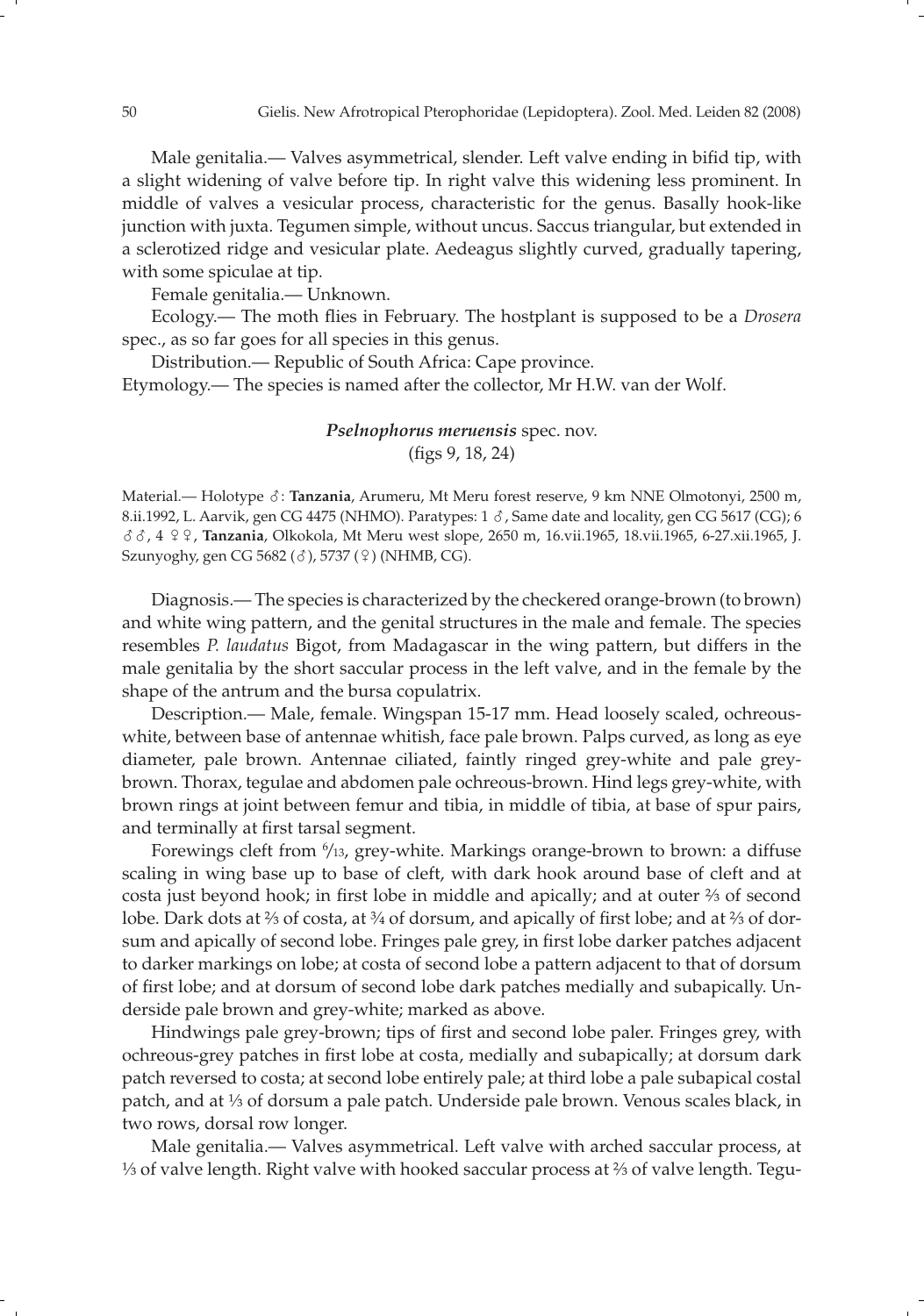men bilobed. Uncus curved, slender, ⅔ of tegumen. Juxta broad, with two short anellus arms. Saccus narrow, arched. Aedeagus straight, with slightly broadened tip.

Female genitalia.— Ostium almost flat, slightly extended laterally. Antrum shaped as inverted bell. Ductus bursae short. Bursa copulatrix vesicular, no signum. Apophyses anteriores absent. Apophyses posteriores 2.5 times papillae anales.

Ecology.— The moth flies in February, July and December, at an altitude of 2500-2700 m. The hostplant is unknown.

Distribution.— Tanzania: Mount Meru.

Etymology.— The species is named after its type locality: Mount Meru.

## *Hellinsia emmelinoida* spec. nov.

 $(figs 10, 19, 25)$ 

Material.— Holotype *δ* : **Tanzania**, Mufindi district, Mufindi, 1960 m, 16.i.1993, L. Aarvik, gen CG 4473 (NHMO). Paratypes: 1 º, Same locality, 15.i.1993, L. Aarvik (CG); 1 º, **Tanzania**, Arumeru district, Usa River, 1170 m, 17.vii.1991, L. Aarvik, gen CG 5623 (NHMO); 3 º, Tanzania, Iringa region, Mufindi district, Kigogo forest, 1900 m, 23-25.xi.2005, L. Aarvik, M. Fibiger & D. Kingston, gen CG 5732 (NHMO, CG).

 Diagnosis.— The species resembles the cosmopolitan species *Emmelina monodactyla*  (Linnaeus), but differs in the relatively simple male genitalia and the shape of the female antrum.

 Description.— Male, female. Wingspan. 22-24 mm. Head appressedly scaled, pale brown. Collar dark brown, with erect scales. Palps curved, pale grey-brown, as long as eye diameter. Antennae shortly ciliated, pale grey-brown. Thorax, tegulae and abdomen grey-brown, with some dark brown, isolated scales. Hind legs grey-brown, with two pairs of spurs, lateral spurs longer than medial spurs, and proximal pair longer than distal pair.

 Forewings cleft from 7 /13, pale grey-brown. Markings dark brown: a discal spot; a spot just before base of cleft; in first lobe a costal spot at  $\frac{1}{4}$ , and medially, at dorsum a spot at  $\frac{5}{6}$ , and an apical spot; in second lobe terminal spots at anal angle, mid-termen and at apex; on entire wing scattered scales. Fringes grey-brown. Underside pale brown. Spots are faintly indicated, as above.

 Hindwings and fringes grey-brown. Underside pale brown. Venous scales ferruginous-orange, in a double row, costal row longer.

 Male genitalia.— Valves asymmetrical. Left valve slender, with a long saccular spine of  $\frac{4}{5}$  of valve length, originating at  $\frac{2}{5}$  of margin of valve. Right valve with saccular lobe, but without spines. Tegumen simple, with two short socii-like processes. Uncus short and slender. Juxta with two anellus arms, ¾ of tegumen length. Saccus arched, narrow, simple. Aedeagus almost straight, tube-like.

Female genitalia.— Ostium flat. Antrum funnel-shaped. Ductus bursae simple, and gradually progressing into vesicular bursa copulatrix. Ductus seminalis separate, and shaped as ductus bursae and bursa copulatrix. Apophyses anteriores absent. Apophyses posteriores twice papillae anales.

Ecology.— The moth flies in January, July and November, at an altitude of 1150-2000 meters. The hostplant is unknown.

Distribution.— Tanzania: Iringa.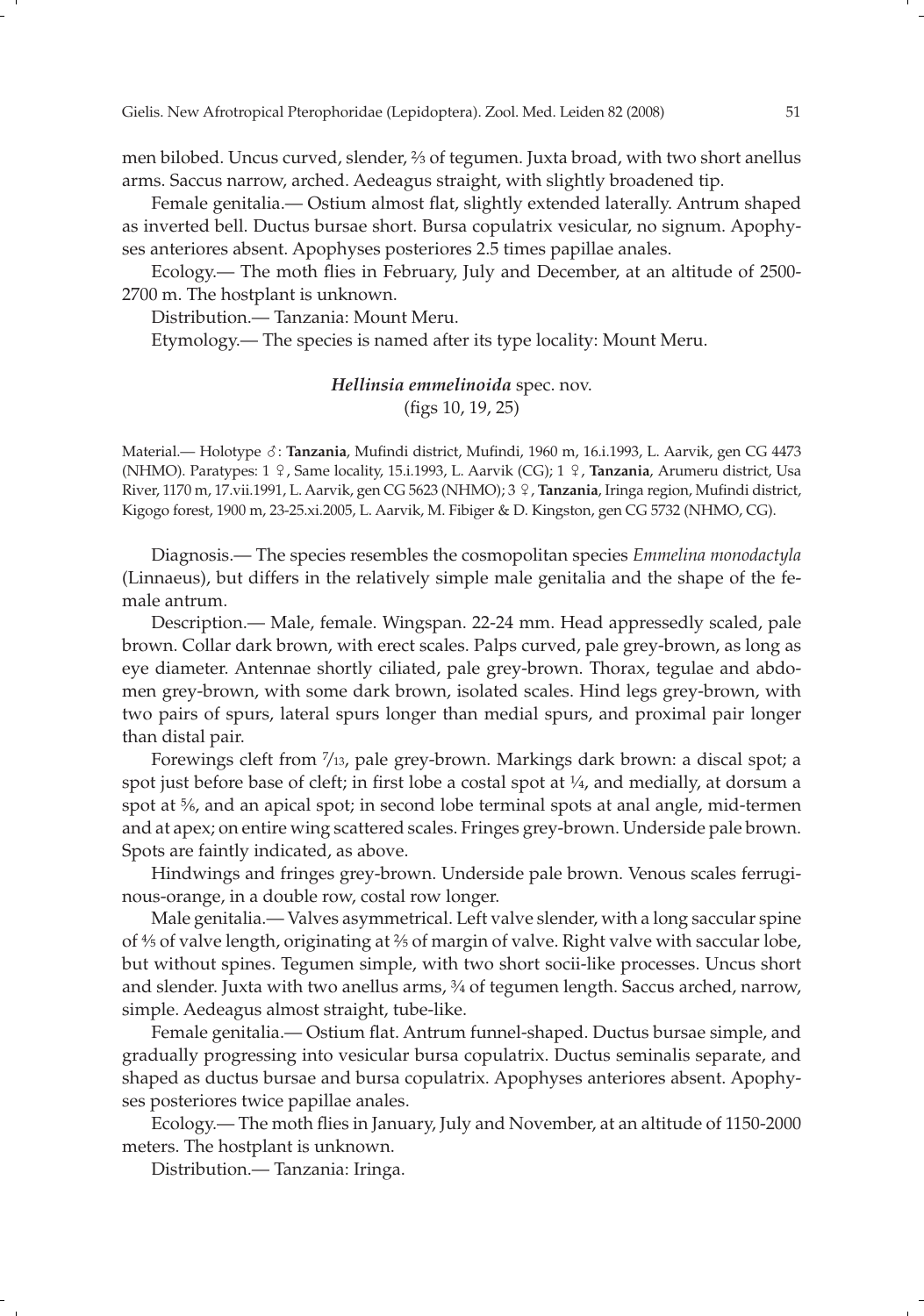Etymology.— The species is a look-alike to *Emmelina monodactyla*. This resemblance is expressed in the name: looking like the species in the genus *Emmelina*.

# **Acknowledgements**

 I would like to thank the following persons for the possibility to study material from their collections: Leif Aarvik, Oslo; Thierry Bouyer, Chênée; Michael Fibiger, Sorø; András Kun, Budapest; and Hugo van der Wolf, Nuenen. A special word of thanks is due to Imre Fazekas, Komlo for producing the genitalia figures 11 and 13, and especially to Hugo van der Wolf for his continuous linguistic help.

# **References**

- Bigot, L., 1969. Les Lépidoptères Pterophoridae du musée royal de l'Afrique Centrale, à Tervuren.— Revue de Zoologie et de Botanie de l'Afrique 79: 165-206.
- Gibeaux, C., 1994. Insectes Lépidoptères: Pterophoridae.— Faune de Madagascar 81: 1-176, 316 figs.
- Gielis, C., 1986. *Agdistis arenbergeri* sp. n. from South Africa*.—* Entomologische Berichten Amsterdam 46: 48-51.
- Gielis, C., 1990. Neue Pterophoridae der aethiopischen Fauna.— Entomologische Zeitung 100: 113-125.
- Gielis, C., 1991a. *Oidaematophorus ruwenzoricus* n. sp. from Zaïre.— Entomologische Berichten Amsterdam 51: 13-14.
- Gielis, C., 1991b. *Pterophorus* Schäffer in the Ethiopian region: new species and checklist.— Tijdschrift voor Entomologie 134: 1-8.
- Gielis, C., 2002. On the identity of *Alucita endophaea* Meyrick, 1930.— Revue de Suisse Zoologie 109: 797.
- Gielis, C., 2003. World catalogue of Insects, 4: Pterophoroidea & Alucitoidea.— Apollo Books, Stenstrup. 198 pp.

Received: 6.xi.2007 Accepted: 22.xi.2007 Edited: E.J. van Nieukerken

Figs 1-10. Adult habitus. 1. *Agdistis linnaei,* paratype , **Tanzania**, 2.I.1992. 2. *Agdistis bouyeri,* holotype δ. 3. *Ochyrotica bjoernstadti,* holotype δ. 4. Platyptilia aarviki, holotype δ. 5. Stenoptilia kiitulo, holotype δ. 6. *Exelastis caroli,* holotype δ. 7. *Eucapperia continentalis,* paratype ♀. 8. *Buckleria vanderwolfi,* holotype δ. 9. Pselnophorus meruensis holotype *δ* . 10. *Hellinsia emmelinoida* holotype *δ* .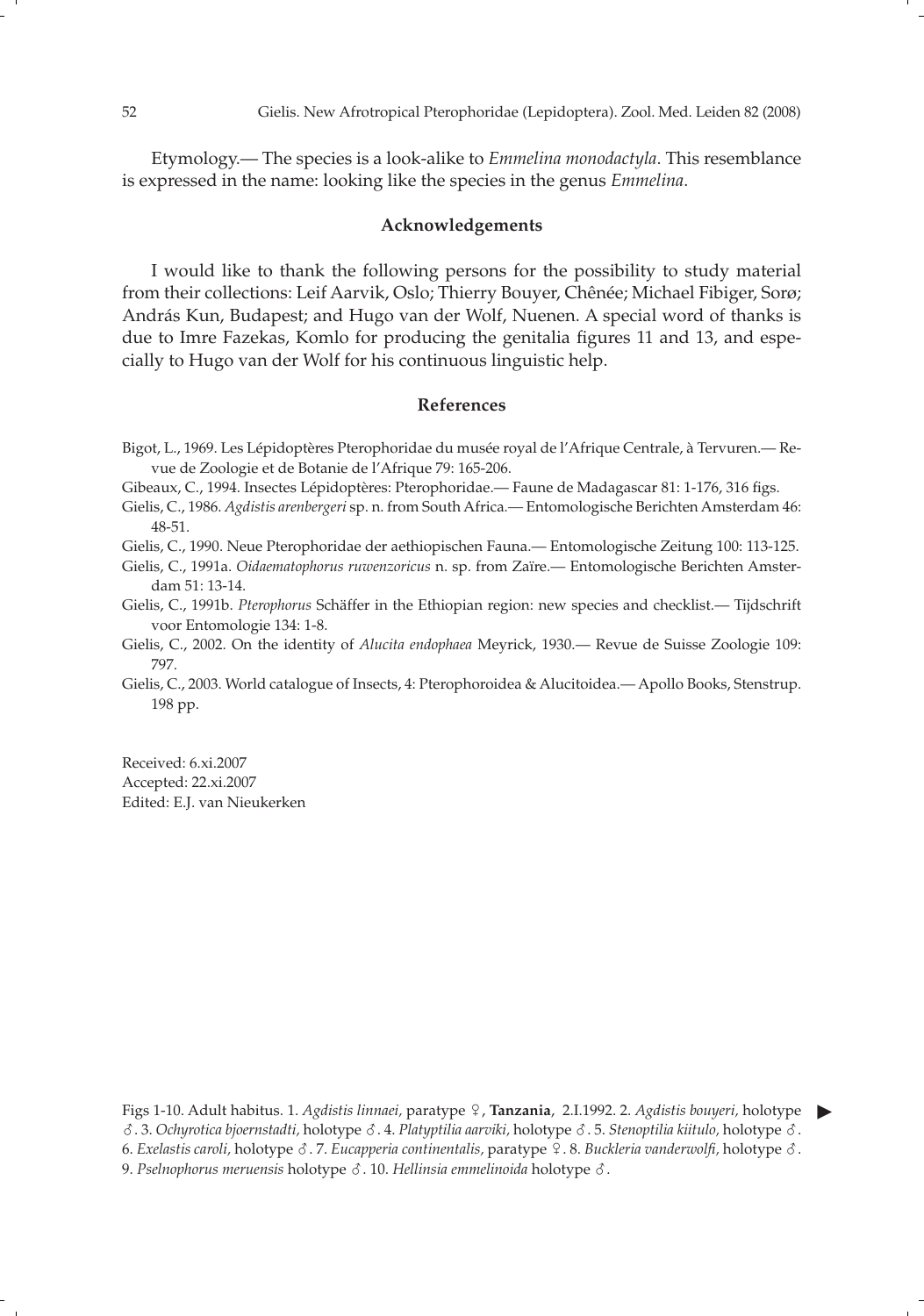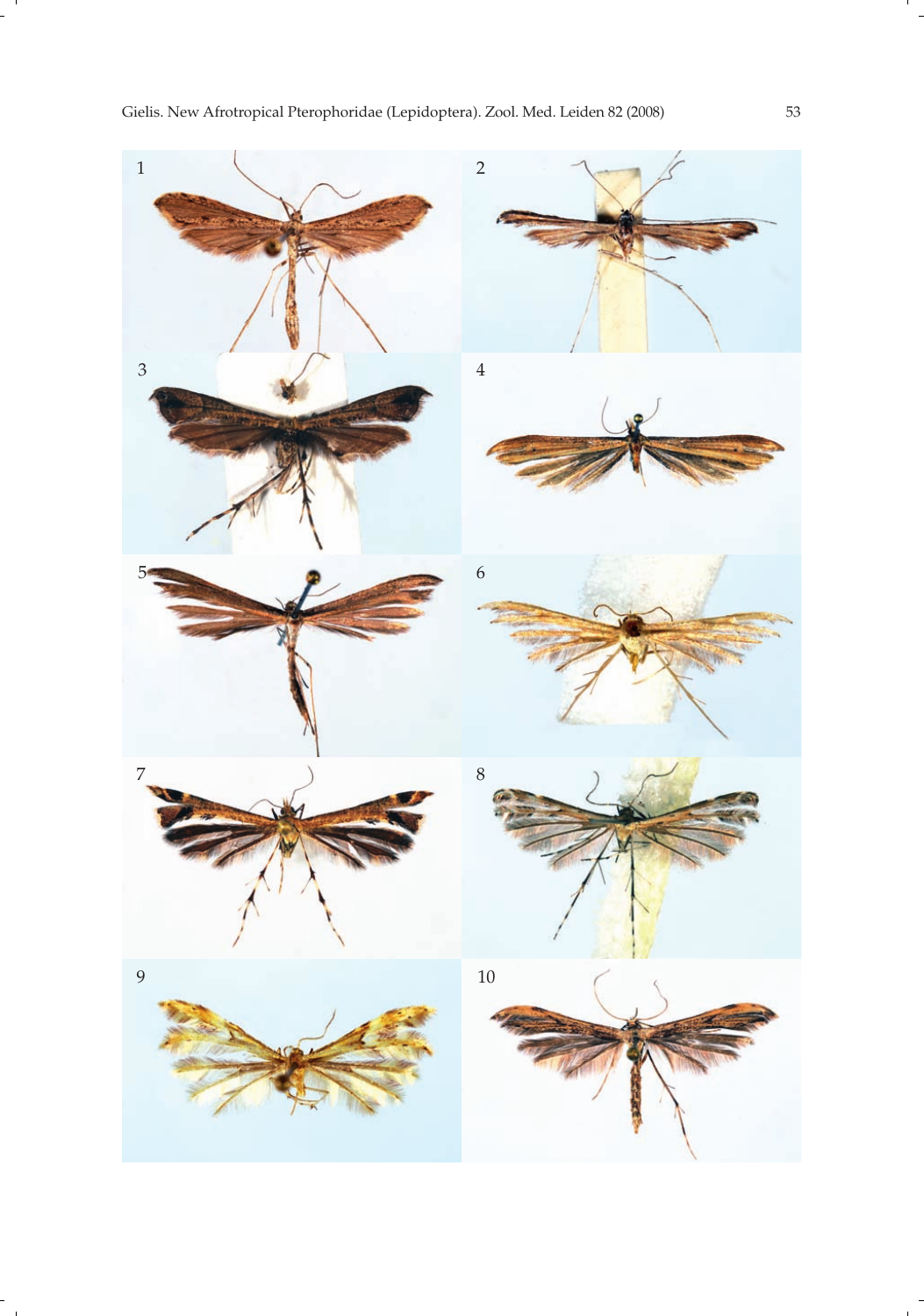

Figs 11-19. Male genitalia. 11. *Agdistis linnaei,* paratype, gen CG 3677. 12. *Agdistis bouyeri*, holotype, gen CG 3180. 13. *Ochyrotica bjoernstadti*, holotype, gen CG 3682. 14. *Platyptilia aarviki*, holotype, gen CG 5723. 15. *Stenoptilia kiitulo*, holotype, gen CG 5727. 16. *Exelastis caroli*, holotype, gen CG 4967. 17. *Buckleria vanderwolfi*, holotype, gen CG 2973. 18. *Pselnophorus meruensis*, holotype, gen CG 4475. 19. *Hellinsia emmelinoida,* holotype, gen CG 4473.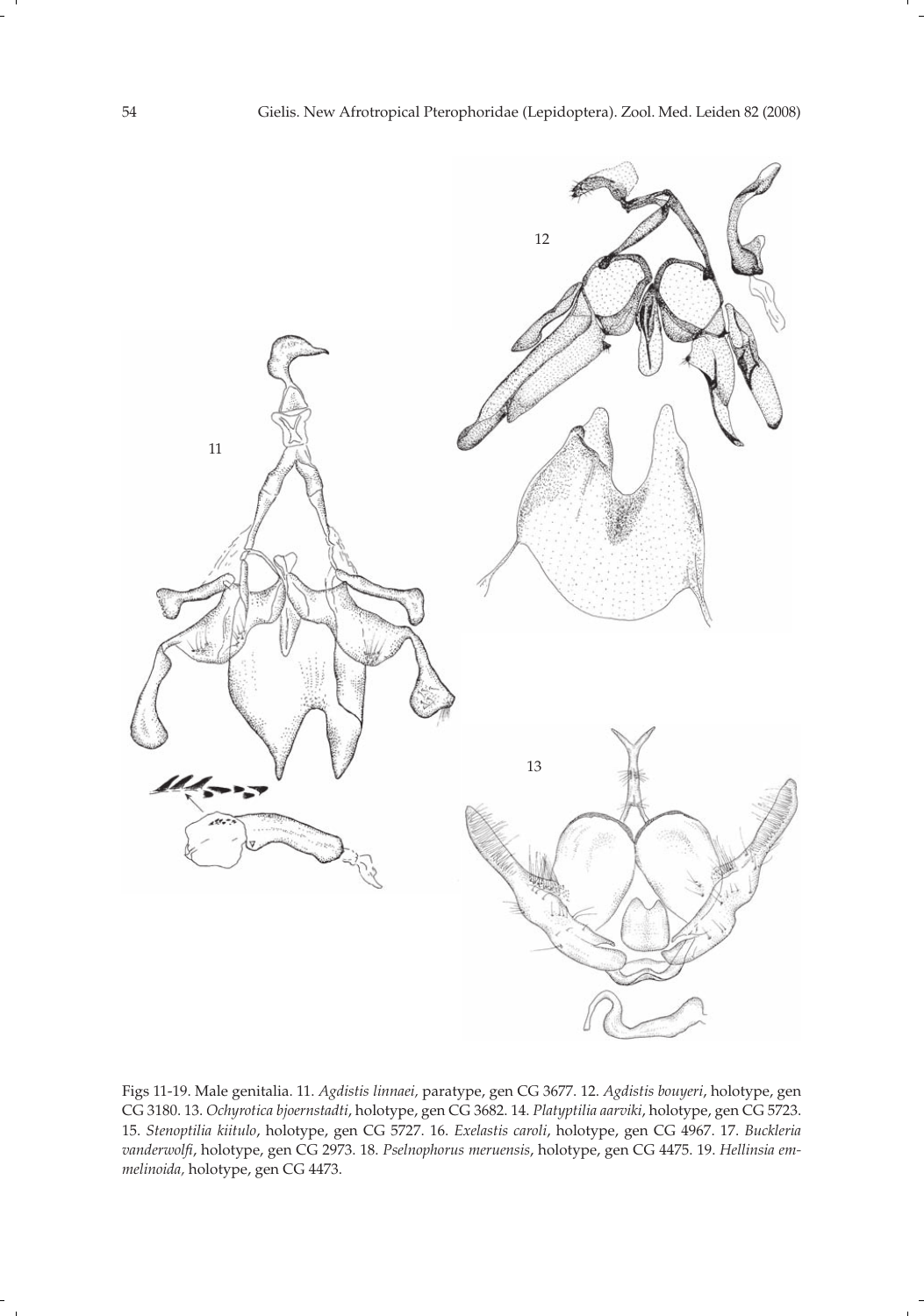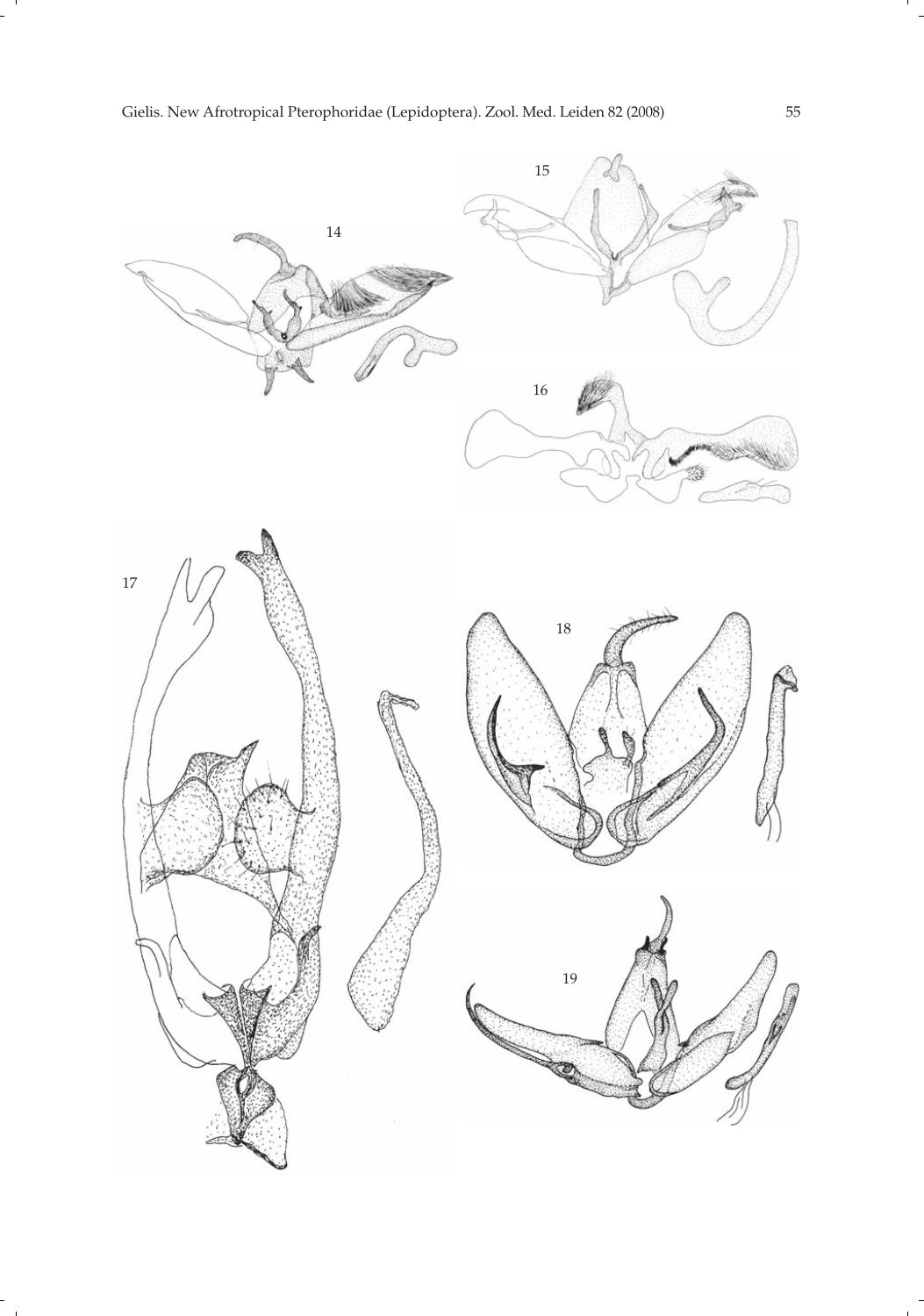

Figs 20-25. Female genitalia. 20. *Agdistis linnaei,* paratype, gen CG 3674. 21. *Agdistis bouyeri*, paratype, gen CG 3181. 22. *Stenoptilia kiitulo*, paratype, gen CG 5726. 23. *Eucapperia continentalis*, holotype, gen CG 5730.24. *Pselnophorus meruensis*, paratype, gen CG 5737. 25. *Hellinsia emmelinoida*, paratype, gen CG 5623.